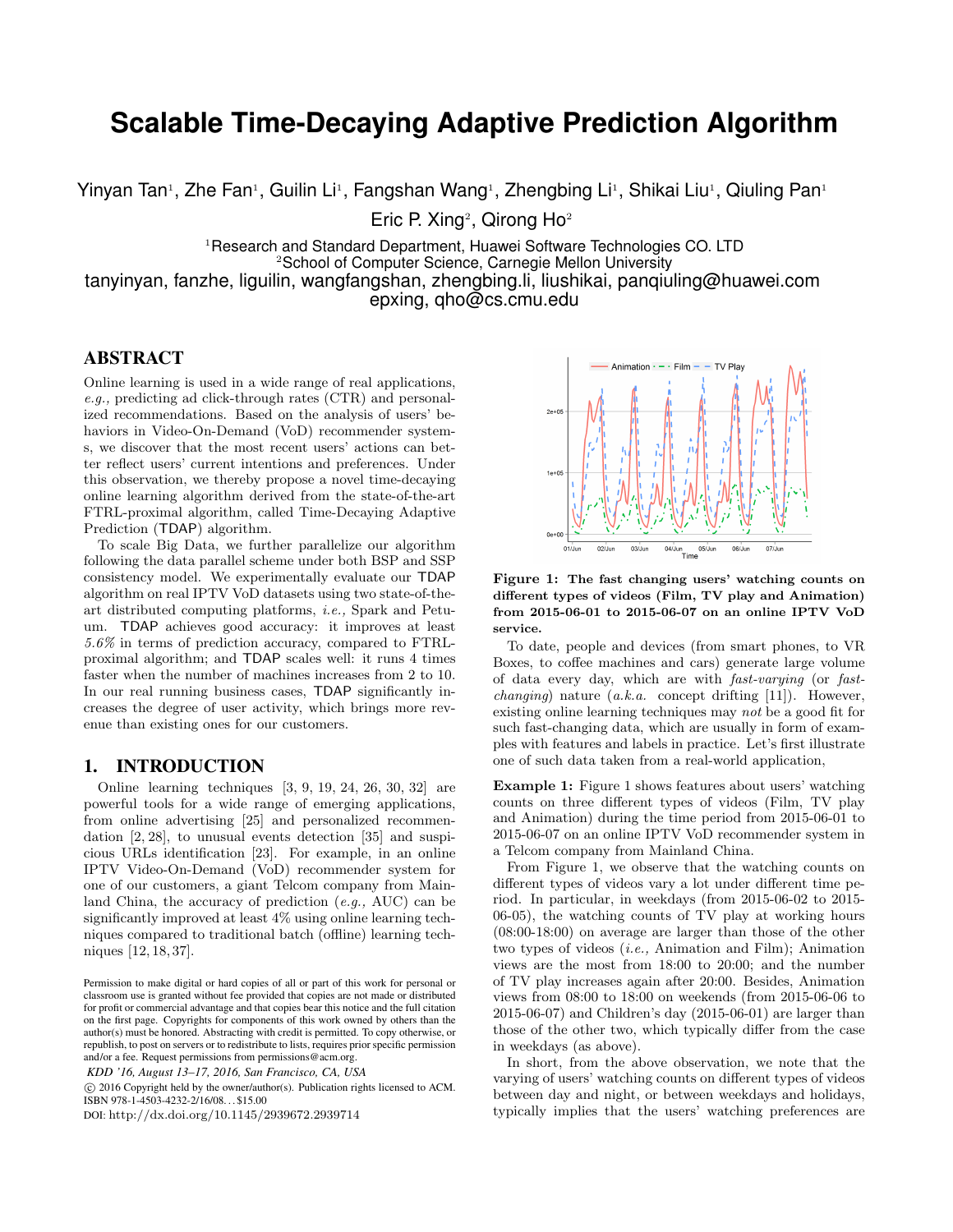changing rapidly along the time series, which in fact brings a big challenge to the design of the online learning algorithm for the recommender system.

The above example raises one crucial concern to the existing online learning algorithm design: how to fit and scale those big and fast-changing online data efficiently and practically? To answer the question, a scalable time-decaying online learning algorithm is in need. However, two challenges need to be addressed.

The first challenge is that the time-decaying algorithm requires to fit the fast-changing online data. Unfortunately, up to date, previous works [19,24,25,30,32] have not addressed it well. On one hand, previous time-decaying algorithms either weight data (or examples) by time-decaying functions  $(e.g., [16, 17])$  or just discard outdated examples  $(e.g., [3]),$ which require full memory or keep only recent examples, respectively. On the other hand, existing online learning algorithms (e.g., mirror descent (MD) algorithm like TGD [19] and FOBOS [30], and follow-the-regularized-leader (FTRL) algorithm like RDA [32] and FTRL-proximal [24,25]), which do not take the changes of the data into account, may not respond the changes correctly. And worse still, the target model generated from the existing online learning algorithms may no longer be suitable for current data distribution, since older history of models are equally weighted as the recent ones in the learning procedure, which may decrease its  $(i.e.,$ the target model's) effectiveness.

For the second challenge, the time-decaying algorithm needs to scale the big fast-changing online data. To the best of our knowledge, previous works [34, 36, 37] only study the parallelism of MD-like algorithms. And the parallelism of FTRL-like algorithms are mentioned in [25] only, no detailed solution is provided.

Contributions. This paper addresses scalable online learning problem with fast-changing data. The contributions are characterized as below.

(1) We define a problem called time-decaying online convex optimization TOCO problem (Section 2), where the target model approaches to the most recent models while older history of the models are deemphasized, following a userdefined time-decaying function.

 $(2)$  We propose a time-decaying adaptive prediction TDAP algorithm to solve TOCO problem (Section 3), which incorporates with both the state-of-the-art FTRL-proximal algorithm and an exponential time-decaying mechanism over model update. Recursive closed forms of the model update functions are proposed for computational efficiency and memory saving.

 $(3)$  To scale big data, we first parallelize the TDAP algorithm following the data parallel scheme [14] under bulk synchronous parallel (BSP) [6] consistency model (Section 4), in which recursive update methods considering time-decaying factors are proposed, and detailed implementations are provided. To avoid the unnecessary costs due to the synchronization policy ("blocking" of stragglers) of BSP, we further parallelize the algorithm under stale synchronous parallel (SSP) model, with accuracy guarantees from [13].

 $(4)$  Under real-world datasets, we experimentally evaluate our algorithm on top of two well-known platforms (Section 5): (a) general big data analytic platform Spark [27] under BSP model; and (b) specific machine learning platform Petuum [33] under SSP model. It is worth highlighting that TDAP achieves good accuracy: it improves 5.6% prediction accuracy, compared to FTRL-proximal algorithm, on both platforms; and TDAP scales well: it runs 4x speedup when the number of machines increases from 2 to 10. We further observe that TDAP on Petuum runs faster than that on Spark, and the former enjoys better scalability with more machines.

In our production IPTV VoD service, when we switched from FTRL-proximal to TDAP, we observed 5% more users engaging on our service, and 10% longer engagement time per user, approximately. We also observed that TDAP on Petuum can process approximately one order of magnitude more users than Spark, with the same cluster setup. While both TDAP on Petuum and Spark are viable, we found that deployment was easier and more efficient using Petuum.

Organization. This paper is organized as below: In Section 2, we review some related work and formulate our TOCO problem; We propose our TDAP algorithm to solve the problem in Section 3; Section 4 then parallelize the TDAP algorithm under both BSP and SSP consistency model; We experimentally verify our algorithm in Section 5 and conclude this paper in Section 6.

#### 2. ONLINE LEARNING ALGORITHM

In this section, we first introduce the related work. We then give some details of the FTRL-proximal algorithm since our algorithm are derived from the FTRL-proximal algorithm due to its superior performance. We end this section by formulating our problem.

#### 2.1 Related Work

We characterize related work as follows.

Algorithms with time-decaying property. Numbers of time-decaying algorithms are proposed to address the concept drifting [11] problem. On one hand, for gradual concept drifting, full memory based approaches (e.g., [16] and [17]) use exponential or linear time-decaying functions to weight data (or examples), i.e., the older the example, the smaller the impact. For abrupt ones, on the other hand, partial memory based methods (e.g., [3]) are proposed by discarding examples outside a pre-defined window, only recent examples in the window are taken into account.

In contrast, we differ from the above as: (a) unlike full memory based methods, we do not require to store all examples, which saves memory; (b) We consider all examples in model training, such that information in previous examples are not discarded; and (c) Our algorithms are able to tackle both gradual and abrupt concept drifting problems, with tuning the time-decaying factor (to be seen in Section 3).

Online convex learning algorithms. Various online learning algorithms are proposed to solve the online convex optimization problem. We characterize it as the following two types: (a) Mirror descent (MD) algorithms like truncated gradient descent [19] and FOBOS [30]; and (b) Followthe-regularized-leader (FTRL) algorithms like RDA [32] and FTRL-proximal [26]. Moreover, [24] proves the equivalence between the mirror descent algorithms and the FTRL algorithms, and in particular, FTRL-proximal outperforms the others in terms of accuracy and sparsity [25], and are widely used in industry, e.g., recommender system [2, 28] and Advertisement system [25].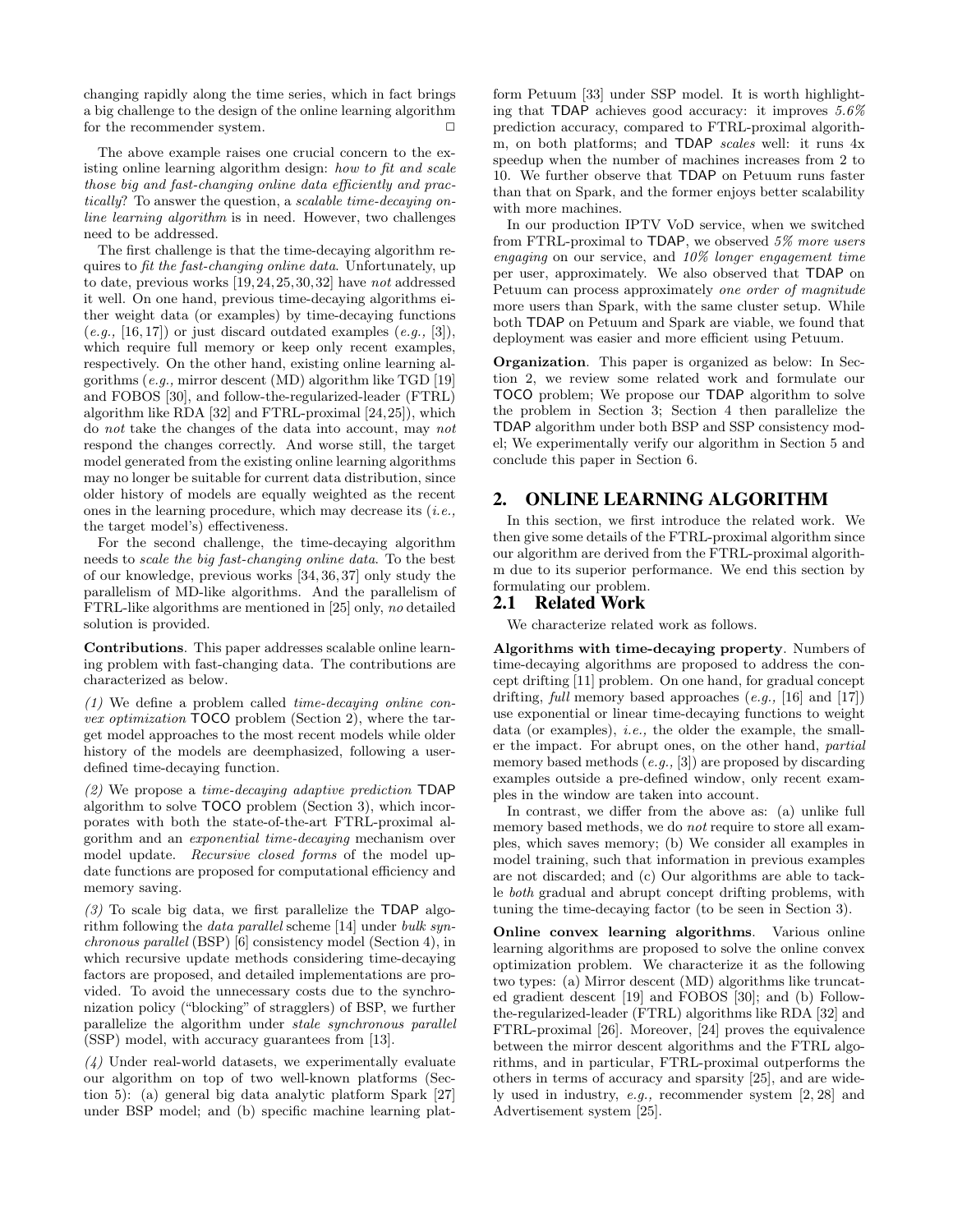However, our algorithms differ from the previous ones in the followings: (a) The effects of the older history of the models on target model are scaled down with an exponential time-decaying function, while existing methods do not; and (b) The time-decaying factors are embedded into the recursive closed form of model update functions, similar to the FTRL-proximal algorithm in [25].

Parallelism of online learning algorithm. In the literature, there are various existing works on parallelized machine learning algorithm [10, 12, 18]. Meanwhile, lots of machine learning platforms are proposed [1, 8, 22]. Among others, relate to online learning context, techniques for parallelizing mirror descent (MD) algorithms, in particular, stochastic gradient descent (SGD) algorithm have been intensively studied. [36] proves that parallelized SGD converges well with decayed updates. [37] presents the first parallelized SGD including a detailed analysis and experimental evidence. [34] proposes a user-friendly programming interface for parallelizing SGD. [25] also mentions the parallelism of the FTRL-like algorithms, but no detailed solution is given.

However, in contrast to previous works, we (a) propose recursive model parameters update functions embedded with exponential time-decaying factors in distributed (multi-machines) setting; (b) provide practical implementations of our algorithm (FTRL-like algorithm) for parallelism on both BSP [6] and SSP [13] consistency model in online learning scenario; and (c) compare the performance on two well-known platforms: (i) general big data analytic platform  $(i.e.,$  Spark  $[27]$ ) for BSP model; and  $(ii)$  specific machine learning platform (i.e., Petuum [33]) for SSP model. We conclude some interesting results in the experiments and hope that all practitioners get enlightened from it.

#### 2.2 FTRL-Proximal Algorithm

In this subsection, we give the details of the FTRLproximal algorithm. We start with the optimization problem that the algorithm is proposed for. We first establish some notations to be used in the following. We denote a vector  $\mathbf{g}^{(t)} \in \mathbb{R}^d$ , where t indicates the t-th training examples. The *i*-th entry in vector  $\mathbf{g}^{(t)}$  is defined as  $g_i^{(t)}$ , and  $\mathbf{g}^{(1:t)} = \sum_{s=1}^{t} \mathbf{g}^{(s)}$ . We use data and examples interchangeably if the context is clear.

**Optimization problem.** Given a time step  $T \geq 1$ , a sequence of training examples with features  $\mathbf{x}^{(t)} \in \mathbb{R}^d$  and labels  $\mathbf{y}^{(t)}$ ,  $t \in [1, T]$ , the optimization problem that FTRLproximal algorithm solved takes the form of

$$
\mathbf{w}^{(T)} = \arg\min_{\mathbf{w}} \left\{ \sum_{t=1}^{T} L(\mathbf{w}, \mathbf{x}^{(t)}, \mathbf{y}^{(t)}) + R(\mathbf{w}) \right\},\qquad(1)
$$

in particular,

- $\mathbf{w}^{(T)} \in \mathbb{R}^d$  is the target model parameters to be computed;
- $L($ ,  $)$  is a convex loss function of the prediction function, e.g., least square loss in linear regression, or logistic loss in logistic regression; and
- $R(\mathbf{w})$  is a convex regularization term, e.g.,  $L_1$ -norm,  $L_2$ -norm or a linear combination of both.

Model update function. To solve the optimization problem in Equation 1, at each iteration  $t \in [1, T]$ , the FTRL- proximal algorithm updates the model parameters iteratively, *i.e.*,  $\mathbf{w}^{(t+1)}$  takes the form of

$$
\arg\min_{\mathbf{w}} \left\{ \mathbf{g}^{(1:t)} \cdot \mathbf{w} + \lambda_1 \|\mathbf{w}\|_1 + \lambda_2 \|\mathbf{w}\|_2^2 + \frac{1}{2} \sum_{s=1}^t \sigma^{(s)} \|\mathbf{w} - \mathbf{w}^{(s)}\|_2^2 \right\},\tag{2}
$$

where

- $\mathbf{g}^{(t)} \in \mathbb{R}^d$  is a vector of gradients of loss function  $L(\mathbf{w}, \mathbf{x}^{(t)}, \mathbf{y}^{(t)})$  in Equation 1;
- $(\lambda_1 \|\mathbf{w}\|_1 + \lambda_2 \|\mathbf{w}\|_2^2)$  is the regularization term corresponding to  $R(\mathbf{w})$  in Equation 1; and
- $\frac{1}{2} \sum_{s=1}^{t} \sigma^{(s)} \| \mathbf{w} \mathbf{w}^{(s)} \|_{2}^{2}$  is a smoothing term, importantly, such smoothing term does not change the optimum of the original problem in Equation 1, it aims to speed up convergence and improve accuracy.

Moreover, the vector  $\sigma^{(t)}$  is defined in terms of the learning-rate schedule, *i.e.*,  $\sigma^{(t)} = \frac{1}{\eta^{(t)}} - \frac{1}{\eta^{(t-1)}}$ , such that  $\sigma^{(1:t)} = \frac{1}{\eta^{(t)}}$ . And  $\eta_i^{(t)}$  is a per-coordinate learning rate proposed in [25] as,

$$
\eta_i^{(t)} = \frac{\alpha}{\sqrt{\sum_{s=1}^t (g_i^{(s)})^2}},\tag{3}
$$

where  $\alpha$  is set as twice the maximum allowed magnitude for  $w_i$  to give the best possible regret bound [25].

As reported in [25], the update function in Equation 2 can be transformed into a recursive closed form, i.e., the value  $\mathbf{w}^{(t)}$  can be recursively computed from  $\mathbf{w}^{(t-1)}$ . An efficient implementation with pseudocode is then provided based on the recursive form. And better still, FTRL-proximal algorithm outperforms the other classical online learning algorithms (e.g., FOBOS and RDA) in terms of accuracy and sparsity, Therefore, in this paper, we derive our techniques from the FTRL-proximal algorithm. We consider a possible intuitive modification to FTRL-proximal, that lets it adapt faster to changes in data distribution.

#### 2.3 Problem Definition

As motivated in Sec. 1, we want to tackle the data with fast-changing nature for online learning scenario, which indicates that the target model approaches to the most recent model while older history of the model can be deemphasized. Thus, we state the time-decaying online convex optimization TOCO problem as below.

**Definition 1:** Given a time step  $T \geq 1$ , a sequence of training examples with features  $\mathbf{x}^{(t)}$  and labels  $\mathbf{y}^{(t)}$ ,  $t \in [1, T]$ , the time-decaying online convex optimization, denoted as TOCO, is stated as

$$
\mathbf{w}^{(T)} = \arg\min_{\mathbf{w}} \left\{ \sum_{t=1}^{T} L(\mathbf{w}, \mathbf{x}^{(t)}, \mathbf{y}^{(t)}) + R(\mathbf{w}) + \sum_{t=1}^{T} F^{(T)}(t) S(\mathbf{w}, \mathbf{w}^{(t)}) \right\}
$$
\n(4)

.

The objective function in Equation 4 is similar to that of Equation 1, except that we introduce an additional term as  $\sum_{t=1}^{T} F^{(T)}(t)S(\mathbf{w}, \mathbf{w}^{(t)})$  to model the time decay of our target model. More specifically, (a)  $F^{(T)}(t)$  is a monotonic increasing time-decay function (to be defined shortly) with independent variable t, and (b)  $S(\mathbf{w}, \mathbf{w}^{(t)})$  is a smoothing term, *i.e.*,  $\frac{1}{2} \|\mathbf{w} - \mathbf{w}^{(t)}\|_2^2$ .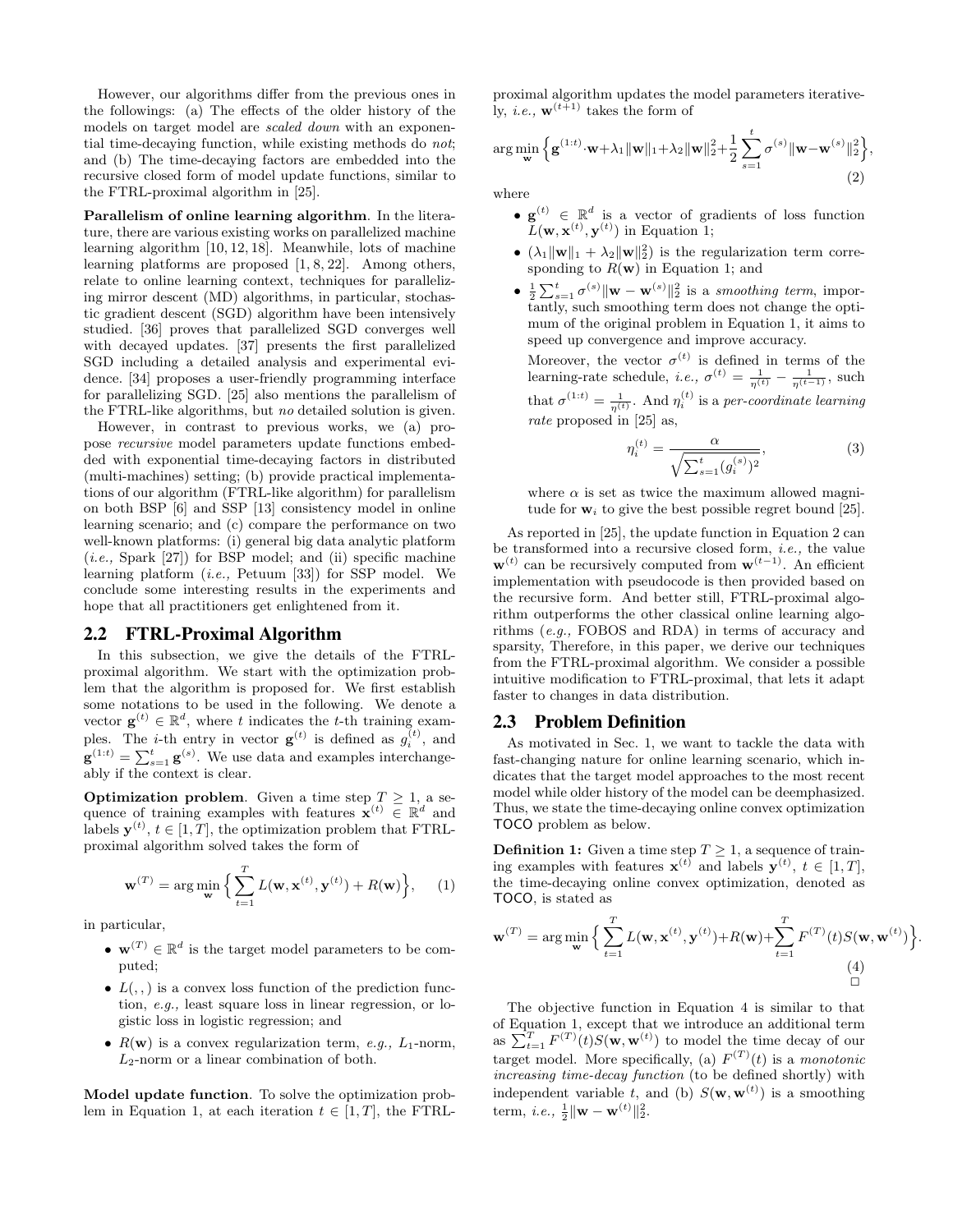The intuition here is that with the help of time-decaying function, the target model  $\mathbf{w}^{(T)}$  cannot differ too much compared to those recent model, while the effects from older history of the model can be decreased. Such corresponds to the objective of our problem.

# 3. TIME-DECAYING ADAPTIVE PREDIC-TION ALGORITHM

In order to solve TOCO problem, in this section, we present the details of the proposed time-decaying adaptive prediction (TDAP) algorithm. We first introduce the timedecaying function. We then give a formal definition of the model update function with recursive closed form. Details of the algorithm are finally presented.

Time-Decaying function. We note that there are numbers of time-decaying function in the literature, such as polynomial decay and exponential decay [7]. In this paper, we use exponential decay function as  $F^{(T)}(t)$  in Definition 1. The reasons are two folds: (a) it is widely used in both industry [20, 31] and academia [5, 29]; and (b) the recursive closed form of the model update function (to be seen shortly) can be derived under the exponential term  $<sup>1</sup>$ .</sup>

In particular, the exponential time-decaying function takes the form of

$$
F^{(T)}(t) = \exp(-\frac{|T+1-t|}{(2\tau)^2}),\tag{5}
$$

where  $T \geq 1$  is current time step, and t is time step of the history model,  $t \in [1, T]$ . Note that  $F^{(T)}(t)$  is a monotonic increasing function with independent variable  $t$ , *i.e.*, the larger the  $t$ , the larger the returned value.

Model update function. Based on the exponential decay function in Equation 5, we define the iterative model update function in each iteration t to solve **TOCO**, where  $\mathbf{w}^{(t+1)}$ takes the form of

$$
\arg\min_{\mathbf{w}} \left\{ \mathbf{g}^{(1:t)} \cdot \mathbf{w} + \lambda_1 \|\mathbf{w}\|_1 + \lambda_2 \|\mathbf{w}\|_2^2 + \frac{1}{2} \sum_{s=1}^t \delta^{(s,t)} \|\mathbf{w} - \mathbf{w}^{(s)}\|_2^2 \right\}
$$
(6)

Note that  $\delta^{(s,t)} = \sigma^{(s)} \cdot F^{(t)}(s)$ , which can be extended on per-coordinate base as

$$
\delta_i^{(s,t)} = \sigma_i^{(s)} \exp\left(-\frac{|t+1-s|}{(2\tau)^2}\right) \n= \frac{1}{\alpha} \left( \sqrt{\sum_{j=1}^s (g_i^{(j)})^2} - \sqrt{\sum_{j=1}^{s-1} (g_i^{(j)})^2} \right) \exp\left(-\frac{|t+1-s|}{(2\tau)^2}\right)
$$
\n(7)

We let  $\gamma = \frac{1}{(2\tau)^2}$ , then  $\delta^{(s,t)} = \sigma^{(s)} \exp(-\gamma(t+1-s)).$ Here,  $\gamma > 0$  is a decay rate, and the bigger the  $\gamma$ , the faster decaying of the history model. It is easy to see that in case of  $\lim_{\tau \to +\infty} \gamma = 0$ , Equation 6 is equivalent to that of FTRLproximal algorithm in Equation 2.

It is worth highlighting that the update function for TDAP algorithm differs from that of the FTRL-proximal algorithm as we introduce the time-decaying factor to the smoothing term, *i.e.*, the quadratic term  $\frac{1}{2} \sum_{s=1}^{t} \delta^{(s,t)} ||\mathbf{w} - \mathbf{w}^{(s)}||_2^2$ .

Closed form. Similar to FTRL-proximal algorithm, we next derive a recursive closed form of the update function in Equation 6 following the flow in [25].

Algorithm Per-Coordinate TDAP algorithm with  $L_1$  and  $L_2$ Regularization for Logistic Regression Input: Parameters  $\alpha$ ,  $\lambda_1$ ,  $\lambda_2$  and  $\gamma$ 

1.  $(\forall i \in \{1, \dots, d\}),$  initialize  $u_i^{(0)} = v_i^{(0)} = \delta_i^{(0)} = h_i^{(0)} = 0$ 2. for each  $t = 1$  to T, do

 $\text{/}^*$  features receiving  $\text{*}/$ 

3. receive feature vector  $\mathbf{x}^{(t)}$  and let  $I = \{i | x_i^{(t)} \neq 0\}$ 

/\* model parameters update \*/

- 4. for each  $i \in I$ , do 5. update  $w_i^{(t)}$  with closed form  $\frac{1}{t}$  Equation 9 \*/
- $/*$  prediction  $*/$

6. predict 
$$
p^{(t)} = \frac{1}{1 + \exp(-\mathbf{x}^{(t)} \cdot \mathbf{w}^{(t)})}
$$
 /\* logistic regression \*/

/\* labels observation \*/

7. observe label  $y^{(t)} \in \{0, 1\}$ 

.

 $/*$  recursive form update for future model update  $*/$ 8. for each  $i \in I$ , do

| 9.  | $g_i^{(t)} = (p^{(t)} - y^{(t)})x_i^{(t)}$ /* gradient of loss w.r.t. $\mathbf{w}^*$ /                                                                                               |
|-----|--------------------------------------------------------------------------------------------------------------------------------------------------------------------------------------|
| 10. | $\sigma_i^{(t)} = \frac{1}{\alpha}(\sqrt{u_i^{(t-1)} + (g_i^{(t)})^2} - \sqrt{u_i^{(t-1)}}) \qquad \text{/*} \frac{1}{\eta_i^{(t)}} - \frac{1}{\eta_i^{(t-1)}} \; \text{*} \text{/}$ |
| 11. | $u_i^{(t)} = u_i^{(t-1)} + (g_i^{(t)})^2$ /* sum of gradient */                                                                                                                      |
|     | 12. $\delta_i^{(t)} = \exp(-\gamma)(\delta_i^{(t-1)} + \sigma_i^{(t)})$ /* Equation 10 */                                                                                            |
| 13. | $v_i^{(t)} = v_i^{(t-1)} + g_i^{(t)}$ /* sum of gradient square */                                                                                                                   |
| 14. | $h_i^{(t)} = \exp(-\gamma)(h_i^{(t-1)} + \sigma_i^{(t)}w_i^{(t)})$ /* Equation 11 */                                                                                                 |
| 15. | $z_i^{(t)} = v_i^{(t)} - h_i^{(t)}$ /* Equation 12 */                                                                                                                                |

#### Figure 2: TDAP Algorithm

We rewrite the Equation 6  $w.r.t.$  the argmin over w as

$$
\left\{ (\mathbf{g}^{(1:t)} - \sum_{s=1}^{t} \delta^{(s,t)} \mathbf{w}^{(s)}) \cdot \mathbf{w} + \lambda_1 \|\mathbf{w}\|_1 + \frac{1}{2} (\lambda_2 + \sum_{s=1}^{t} \delta^{(s,t)}) \cdot \mathbf{w}^2 + (const) \right\}
$$
(8)

By storing  $\mathbf{z}^{(t)} = \mathbf{g}^{(1:t)} - \sum_{s=1}^{t} \delta^{(s,t)} \mathbf{w}^{(s)}$ , one can solve  $\mathbf{w}^{(t+1)}$  in a recursive closed form on a per-coordinate base as follows,

$$
\begin{cases}\n0 & \text{if } |z_i^{(t)}| \le \lambda_1 \\
-(\lambda_2 + \sum_{s=1}^t \delta_i^{(s,t)})^{-1} (z_i^{(t)} - \lambda_1 sign(z_i^{(t)})) & \text{if } |z_i^{(t)}| > \lambda_1 \\
(9)\n\end{cases}
$$

From Equation 9, in iteration  $t$ , we are required to store  $\sum_{s=1}^{t} \delta_i^{(s,t)}$  and  $z_i^{(t)}$  in memory *only*. However, how can we update both values in  $t$ -th iteration with *only* the values of  $(t - 1)$ -th iteration? Next, we focus on the *recursive form* for updating both  $\sum_{s=1}^{t} \delta_i^{(s,t)}$  and  $z_i^{(t)}$ .

Recursive form of  $\sum_{s=1}^{t} \delta_i^{(s,t)}$ .  $\sum_{s=1}^{t} \delta_i^{(s,t)}$  can be computed in a recursive form:

$$
\sum_{s=1}^{t} \delta_i^{(s,t)} = \sum_{s=1}^{t} \left( \sigma_i^{(s)} \cdot exp(-\gamma(t+1-s)) \right)
$$
  
=  $exp(-\gamma) \cdot (\sum_{s=1}^{t-1} \delta_i^{(s,t-1)} + \sigma_i^{(t)})$  (10)

Recursive form of  $z_i^{(t)}$ . Since  $z_i^{(t)} = g_i^{(1:t)} - \sum_{s=1}^t \delta_i^{(s,t)} w_i^{(s)}$ , we let  $h_i^{(t)} = \sum_{s=1}^t \delta_i^{(s,t)} w_i^{(s)}, h_i^{(t)}$  can then be computed in a recursive form

$$
h_i^{(t)} = \sum_{s=1}^t \delta_i^{(s,t)} w_i^{(s)}
$$
  
=  $\sum_{s=1}^t \sigma_i^{(s)} exp(-\gamma (t+1-s)) w_i^{(s)}$   
=  $exp(-\gamma) (\sum_{s=1}^{t-1} (\delta_i^{(s,t-1)} w_i^{(s)}) + \sigma_i^{(t)} w_i^{(t)})$   
=  $exp(-\gamma) (h_i^{(t-1)} + \sigma_i^{(t)} w_i^{(t)})$  (11)

<sup>&</sup>lt;sup>1</sup>In this work, we take the first step to study the TOCO problem with exponential decay, other time-decaying functions (e.g., polynomial decay) are refered to the future work.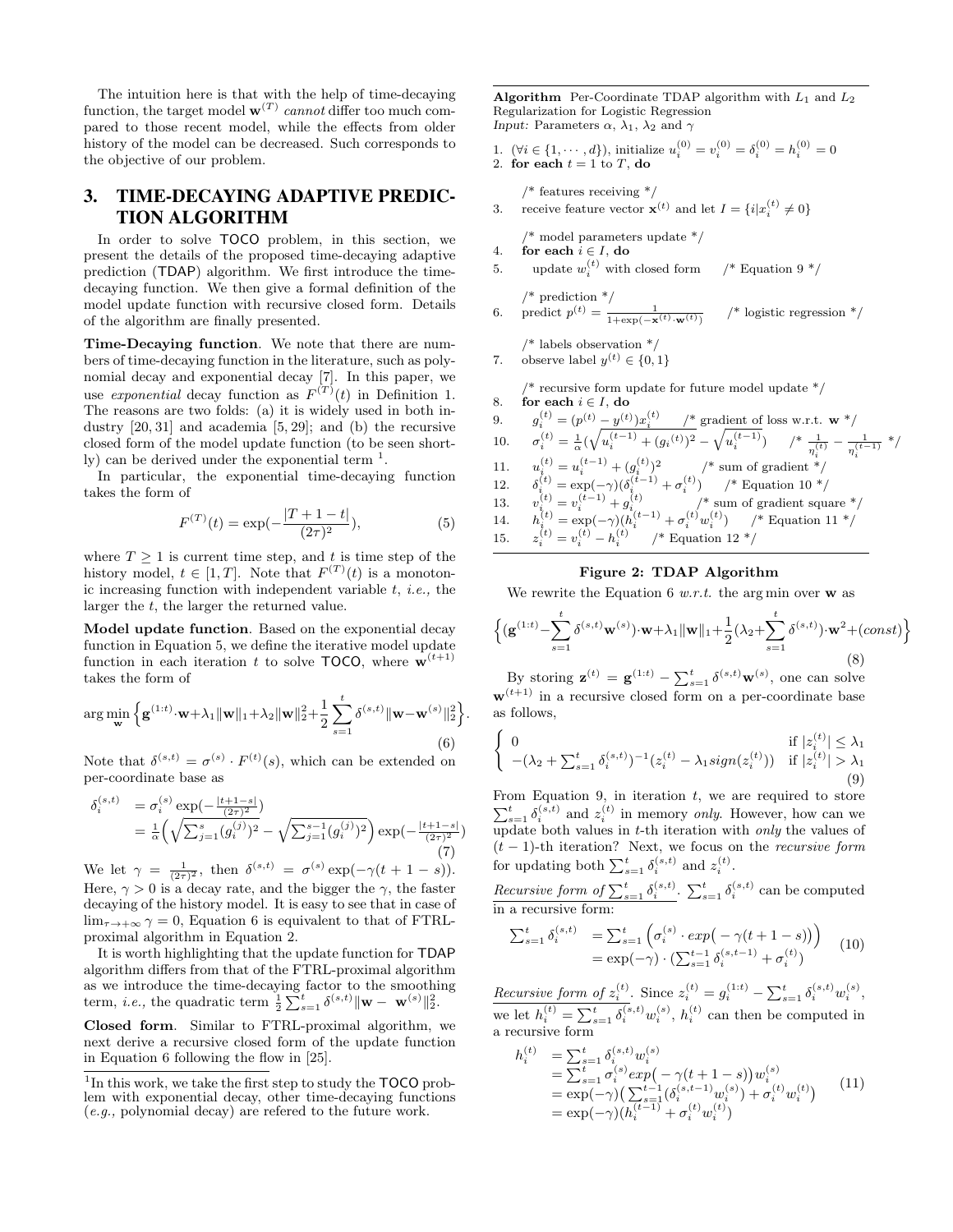Thus, the recursive form of  $z_i^{(t)}$  becomes

$$
z_i^{(t)} = g_i^{(1:t)} - \sum_{s=1}^t \delta_i^{(s,t)} w_i^{(s)}
$$
  
=  $g_i^{(1:t-1)} + g_i^{(t)} - \exp(-\gamma)(h_i^{(t-1)} + \sigma_i^{(t)} w_i^{(t)})$  (12)

Detailed algorithm. Putting all together, in iteration  $t$ , from Equation 10 and 12, we note that our algorithm is required to keep track of  $u_i^{(t)}$ ,  $v_i^{(t)}$ ,  $\delta_i^{(t)}$  and  $h_i^{(t)}$  on percoordinate base only. We show the pseudocode of TDAP algorithm using the example of logistic regression in Figure 2. The algorithm first initializes the parameters in Line 1. Then, upon receiving the features (Lines 2-3) for each iteration, TDAP updates the model parameters and does the prediction (Lines 4-6). It then updates the parameters for further usage by observing the labels (Lines 7-15).

Advantages. It is worth remarking that (a) the effects of older history models on target model are scaled down with the help of time-decaying function, which leads to adapt fast changes (gradual or abrupt) of data; (b) all examples are used for model training while there is no need to record them, which significantly saves the memory; and (c) it is efficient to update the models due to the recursive closed form, as shown in Section 5.

## 4. PARALLELISM OF TDAP ALGORITHM

In this section, we show the parallelism of TDAP algorithm. We first introduce the data model and the system model. We then present the parallel TDAP under data parallel scheme with bulk synchronized parallel (BSP) consistency model, as TDAP<sub>BSP</sub>. We end this section by showing how we can extend the TDAP<sub>BSP</sub> to *stale synchronized parallel*  $(SSP)$  model, as  $TDAP_{SSP}$ .

### 4.1 Data Model and System Model

Data model. We follow the data parallel [14] model in online learning scenario. In particular, the data (examples with features and labels) take the form of stream, which is divided into a sequence of mini-batch  $D^{(t)}$  in each iteration  $t \in [1, T], |D^{(t)}| \geq 1.$  The mini-batch  $D^{(t)}$  is then partitioned and assigned to computational workers indexed by p for further computations (to be seen shortly).

System model. The system model follows the state-ofthe-art parameter server paradigm  $e.g., [8,13,22]$ , which are widely used to tackle the large scale iterative machine learning problem [15, 18, 37]. It comprises of the following three major components:

Driver. The driver is to initiate the algorithm and control the parameters updates via parameter consistency controller for each iteration  $t \in [1, T]$  under the bulk synchronized parallel (BSP) or stale synchronized parallel (SSP).

Parameter servers. The parameter servers (PS) provide a global access to model parameters via a parameter synchronization interface like that of table-based or key-value stores. Note that in practice, the PS can also be the driver.

Workers. Let  $P$  be all workers. For each iteration  $t$ , each worker  $p \in P$  receives the model parameters from PS via the parameter synchronization interface  $(i.e.,$  pull()), and updates the model locally in parallel using the received examples  $D_p^{(t)}$  partitioned by mini-batch  $D^{(t)}$ , *i.e.*,  $D_p^{(t)} \subset D^{(t)}$ .



Figure 3: Data model, system model and working flow of  $\mathsf{TDAP}_\mathsf{BSP}$  algorithm.

Note that each example in  $D^{(t)}$  is allocated to one worker only. After the update is done, the worker  $p$  then synchronizes the newly updated model parameters to the PS via the synchronization interface push(). The driver (or PS) then generates future decisions.

Example 2: Figure 3 depicts an example of the data model and system model. Three parties of the system, i.e., driver, PS and workers are shown. For simplicity, here, the PS also represents the driver. The examples coming to the system take the form of a stream of mini-batch  $D^{(t)}$  in each iteration t. Collections of examples  $D_p^{(t)} \in D^{(t)}$  are then sent to the worker  $p$  for later computations.

#### 4.2 Parallel TDAP Algorithm Under BSP

Data structure. We first introduce three types of data structures that facilitate TDAP<sub>BSP</sub>.

Global parameters on PS. The global parameters are stored in PS, which keep track of the global model states. In particular, in iteration  $t$ , the global parameters to be saved are  $(u_i^{(t)}, v_i^{(t)}, h_i^{(t)}, \delta_i^{(t)'})$  on per-coordinate base, where  $i, \dots, i$ ,  $\sigma_i$ 

•  $u_i^{(t)} = u_i^{(t-1)} + \sum_{p \in P} \sum_{d \in D_p^{(t)}} (g_{p,d,i}^{(t)})^2;$ 

• 
$$
v_i^{(t)} = v_i^{(t-1)} + \sum_{p \in P} \sum_{d \in D_p^{(t)}} g_{p,d,i}^{(t)}
$$
;

 $\bullet\ h_i^{(t)}$  $j' = h_i^{(t-1)}$  $\left(1 + \sum_{p \in P} \sum_{d \in D_p^{(t)}} \sigma_{p,d,i}^{(t)} w_{p,i}^{(t)}; \text{ and} \right)$  $(t)'$   $g(t-1)'$   $\sum$   $(f(t-1)')$ 

• 
$$
\delta_i^{(t)'} = \delta_i^{(t-1)'} + \sum_{p \in P} \sum_{d \in D_p^{(t)}} \sigma_{p,d,i}^{(t)}
$$
.

Note that  $g_{p,d,i}^{(t)}$  (resp.  $\sigma_{p,d,i}^{(t)}$  and  $w_{p,i}^{(t)}$ ) are gradient (resp. learning-rate schedule and model parameter) with i-th coordinate in t-th iteration computed under example  $d \in D_p^{(t)}$ at worker p. And  $h_i^{(t)}$  $'$  and  $\delta_i^{\vec{\left(t\right)}}$  $\sigma$  do *not* introduce the timedecaying factor, which are different to  $h_i^{(t)}$  and  $\delta_i^{(t)}$ .

Local parameters at workers. Each worker p stores its local parameters, which can be derived from global parameters on PS. Specifically, in iteration  $t$ , the local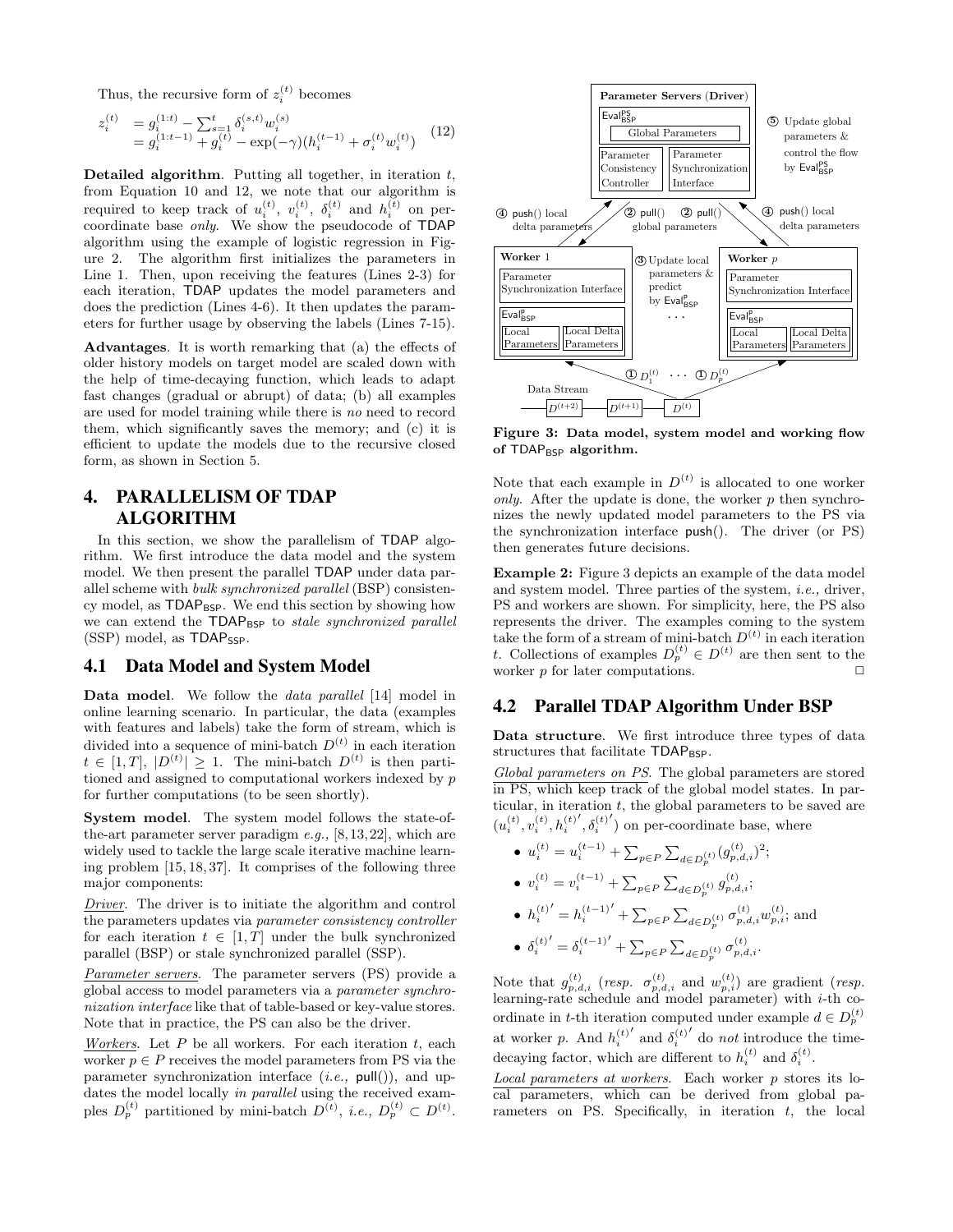# Algorithm Eval<sub>BSP</sub>

Input: A collection of examples  $D_p^{(t)}$  $/*$  receiving global parameters from PS  $*/$ 1.  $\text{pull}(u_i^{(t)}, v_i^{(t)}, h_i^{(t)})$  $\left\langle \delta_i^{(t)}\right\rangle$ <sup>'</sup>) on per-coordinate base /\* local parameters update \*/ 2. for each coordinate  $i$ , do 3.  $u_{p,i}^{(t)} = u_i^{(t)}$ 4.  $v_{p,i}^{(t)} = v_i^{(t)}$ 5.  $h_{p,i}^{(t)} = \exp(-\gamma) \left( h_{p,i}^{(t-1)} + (h_i^{(t)}) \right)$  $- h_i^{(t-1)}$  $\mathcal{L}$ 6.  $\delta_{p,i}^{(t)} = \exp(-\gamma) \left( \delta_{p,i}^{(t-1)} + (\delta_i^{(t)}) \right)$  $\frac{\delta^{(t-1)}}{i}$  $\mathcal{L}$ 7. store  $h_i^{(t)}$  $'$  and  $\delta_i^{(t)}$ locally for next iteration /\* computing model parameters \*/ 8. for each coordinate  $i$ , do 9. compute  $w_{p,i}^{(t)}$  with closed form  $\frac{1}{t}$  Equation 9  $\frac{*}{t}$ 10. for each  $d \in D_p^{(t)}$ , where  $d = (\mathbf{x}, y)$ , do /\* prediction using model parameters \*/ 11. predict  $p_{p,d}^{(t)} = \frac{1}{1 + \exp(-\mathbf{x} \cdot \mathbf{w}_p^{(t)})}$ /\* local delta parameters computation \*/ 12. for each coordinate  $i$ , do 13. compute  $g_{p,d,i}^{(t)}$  and  $\sigma_{p,d,i}^{(t)}$ 14.  $\Delta u_{p,i}^{(t)} = \Delta u_{p,i}^{(t)} + (g_{p,d,i}^{(t)})^2$ 15.  $\Delta v_{p,i}^{(t)} = \Delta v_{p,i}^{(t)} + g_{p,d,i}^{(t)}$ 16.  $\Delta h_{p,i}^{(t)}$  $\alpha' = \Delta h_{p,i}^{(t)}$  $'+\sigma_{p,d,i}^{(t)}w_{p,i}^{(t)}$ 17.  $\Delta \delta_{p,i}^{(t)}$  $\sigma' = \Delta \delta_{p,i}^{(t)}$  $\sigma_{p,d,i}^{(t)}$  $\frac{1}{8}$  sending local delta parameters to PS  $\frac{1}{8}$  $18$ . push $(\Delta u_{p,i}^{(t)},\Delta v_{p,i}^{(t)},\Delta h_{p,i}^{(t)})$  $\Delta \delta_{p,i}^{(t)}$  $\prime$ ) to PS

# Figure 4: Eval $_{\tiny{\sf BSP}}^{\sf p}$  at Worker  $p$  in iteration  $t$

parameters to be saved at worker  $p$  take the form of  $(u_{p,i}^{(t)},v_{p,i}^{(t)},h_{p,i}^{(t)},h_{i}^{(t-1)})$  $', \delta_{p,i}^{(t)}, \delta_i^{(t-1)}$ 0 ) on per-coordinate base, where

• 
$$
u_{p,i}^{(t)} = u_i^{(t)};
$$

• 
$$
v_{p,i}^{(t)} = v_i^{(t)};
$$

\n- \n
$$
h_{p,i}^{(t)} = \exp(-\gamma)(h_{p,i}^{(t-1)} + \sum_{p' \in P} \sum_{d \in D_{p'}^{(t)}} \sigma_{p',d,i}^{(t)} w_{p',i}^{(t)});
$$
\n and\n
\n- \n
$$
\delta_{p,i}^{(t)} = \exp(-\gamma)(\delta_{p,i}^{(t-1)} + \sum_{p' \in P} \sum_{d \in D_{p'}^{(t)}} \sigma_{p',d,i}^{(t)}).
$$
\n
\n

It is worth highlighting that  $h_i^{(t-1)}$  $\prime$  is recorded in order to compute  $\sum_{d \in D_{p'}^{(t)}} \sigma_{p',d,i}^{(t)} w_{p',i}^{(t)}$  (to be seen shortly). Similar for  $\delta_i^{(t-1)}$  $\cdot$ 

Local delta parameters. Intuitively, for each worker p, it computes the local delta parameters which is to incrementally update the global parameters on PS. More specifically, the local delta parameters for work  $p$  in iteration  $t$  are  $(\Delta u_{p,i}^{(t)}, \Delta v_{p,i}^{(t)}, \Delta h_{p,i}^{(t)})$  $\Delta \delta_{p,i}^{(t)}$  $\left( \right)$  on per-coordinate base, where

• 
$$
\Delta u_{p,i}^{(t)} = \sum_{d \in D_p^{(t)}} (g_{p,d,i}^{(t)})^2;
$$

• 
$$
\Delta v_{p,i}^{(t)} = \sum_{d \in D_p^{(t)}} g_{p,d,i}^{(t)}
$$
;

$$
\bullet
$$
  $\Delta h_{p,i}^{(t)'}=\sum_{d\in D_p^{(t)}}\sigma_{p,d,i}^{(t)}w_{p,i}^{(t)};$  and

Algorithm Eval<sup>PS</sup> Input: Local delta parameters from all workers /\* global parameters update \*/ 1. for each worker  $p$ , do 2. for each coordinate for each coordinate  $i$ , do 3.  $u_i^{(t)} = u_i^{(t)} + \Delta u_{p,i}^{(t)}$ 4.  $v_i^{(t)} = v_i^{(t)} + \Delta v_{p,i}^{(t)}$ 5.  $h_i^{(t)}$  $i' = h_i^{(t)}$  $'+\Delta h_{p,i}^{(t)}$  $\prime$ 6.  $\delta_i^{(t)}$  $j' = \delta_i^{(t)}$  $\gamma' + \Delta \delta_{p,i}^{(t)}$  $\overline{\phantom{a}}$ 

Figure 5: Eval $_{\rm{BSP}}^{\rm{PS}}$  at PS in iteration  $t$ 

$$
\bullet \ \Delta \delta^{(t)'}_{p,i} = \textstyle \sum_{d \in D^{(t)}_p} \sigma^{(t)}_{p,d,i}.
$$

 $TDAP_{\text{BSP}}$  algorithm. We show the details of  $TDAP_{\text{BSP}}$  using the logistic regression, which is controlled by a driver function Driver<sub>BSP</sub>. Driver<sub>BSP</sub> initiates the TDAP<sub>BSP</sub>, and triggers Eval<sup>p</sup><sub>BSP</sub> (Figure 4) and Eval<sup>pS</sup><sub>BSP</sub> (Figure 5) functions in each iteration between workers and PS. All parameters are updated iteratively under BSP model, no need to compute from scratch.

In particular, all global parameters and local (delta) parameters are initiated as zero. Then given a collection of examples in iteration  $t$ , each worker  $p$  computes the local (delta) parameters by  $\textsf{Eval}^\textsf{p}_\textsf{BSP}$ , in parallel, based on the global parameters computed in previous iteration. The global parameters are then updated by Eval<sup>ps</sup> at PS using the newly computed local delta parameters. Driver $_{\text{BSP}}$  terminates the whole procedure manually, or until there is no data coming.

Eval<sup>p</sup><sub>BSP</sub>. Given a collection of examples  $D_p^{(t)} \subset D^{(t)}$  in t-th  $\overline{\text{iteration}}$  at worker p, Eval<sub>BSP</sub> first receives all global parameters from PS by pull() function (Line 1). It then updates the local parameters and computes local delta parameters iteratively, based on the parameters in  $(t - 1)$ -th iteration (Lines 2-7). The model parameters  $\mathbf{w}^{(t)}$  are then constructed using the newly updated local parameters, and the prediction are conducted (Lines 8-11). Eval<sup>p</sup><sub>BSP</sub> finally computes the local delta parameters (Lines 12-17) and sends them to PS by push() function for incrementally updating the global parameters (Line 18).

Eval<sup>PS</sup><sub>BSP</sub>. Upon receiving all local delta parameters from each worker  $p$  in iteration  $t$ , Eval<sub>BSP</sub> increments global parameters by summing up all those received local delta parameters. The updated global parameters are used for next iteration (Lines 1-6).

Example 3: Figure 3 illustrates the working flow of **TDAP**<sub>BSP</sub> algorithm in t-th iteration given a mini-batch  $D^{(t)}$ . All local and global parameters are recored in PS and workers, respectively, which are initialized as zero.

Upon receiving a collection of examples  $D_p^{(t)} \subset D^{(t)}$ , the worker  $p$  invokes Eval<sub>gsp</sub>. It pulls the global parameters from PS, and updates the local (delta) parameters accordingly. The prediction are conducted based on the newly computed model parameters. After the computations, Eval<sub>BSP</sub> pushes the local delta parameters to the PS.

Based on the local delta parameters received from all workers (required by BSP consistency model), the PS then invokes Eval<sup>ps</sup><sub>BSP</sub> to augment the global parameters accordingly. Afterwards, the PS  $(a.k.a.$  the Driver) then invokes next iteration of the computation, or abort.  $\Box$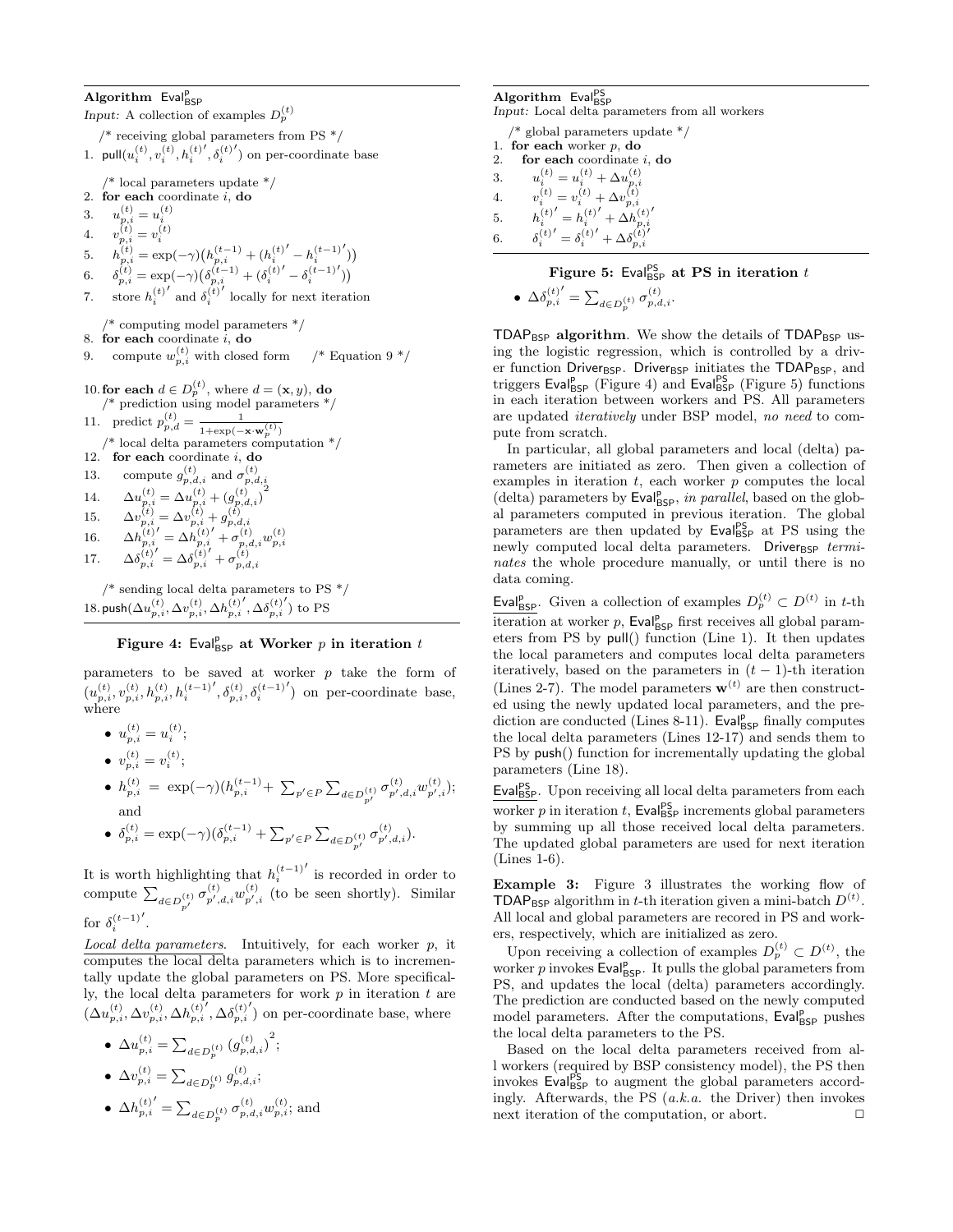#### 4.3 Parallel TDAP Algorithm Under SSP

The performance of TDAP<sub>BSP</sub> may be significantly hampered by the stragglers in each iteration that may hold up the process, such costs are inherent to the synchronization policy of BSP. To reduce the costs, one possible solution is to use asynchronous parallel strategy, however, no performance guarantee is provided [33] in terms of correctness.

In this subsection, we introduce TDAP under SSP consistency model [33], denoted as  $TDAP_{SSP}$ , whose accuracy can be theoretically preserved by [13]. Since TDAP<sub>SSP</sub> is an extension from  $TDAP_{\text{BSP}}$ , for presentation simplicity, we avoid repeating the same details, but highlight the major differences between two.

Data structure. We first present the difference on data structure. The local delta parameters for TDAP<sub>SSP</sub> are the same to those of TDAP<sub>BSP</sub>, while local and global parameters involve more components, as described below.

Global parameters on PS. Besides the global parameters used in TDAP<sub>BSP</sub>, TDAP<sub>SSP</sub> introduces two more types of global parameters on PS: (a) The time step  $t_p$  for each worker  $p$ , which encodes the *latest* time step that worker  $p$  synchronizes (via push interface) its local delta parameters to the PS; and (b) The minimum time step  $t_{PS}$  for all workers  $p, i.e., t_{PS} = \min\{t_p|\forall p \in P\}.$ 

Local parameters at workers. At worker p, except for those  $\overline{\text{parameters in TDAP}_{\text{BSP}}}, \overline{\text{TDAP}}_{\text{SSP}}$  requires to record (a) the latest time step  $t_p$  that the local parameters been updated; and (b) the *latest* time step  $t_{(p,PS)}$  that worker p synchronizes global parameters (via pull interface) from PS.

TDAPSSP algorithm. Based on the newly introduced parameters, we are ready to show the algorithm. Similar to TDAP<sub>BSP</sub>, TDAP<sub>SSP</sub> is also controlled by a driver Driver<sub>SSP</sub>, which is for initialization and triggering  $\textsf{Eval}_{\textsf{SSP}}^{\textsf{PS}}$  and  $\textsf{Eval}_{\textsf{SSP}}^{\textsf{PS}}$ functions under the SSP consistency model. In particular, compared to BSP, workers may compute advance ahead of each other up to  $s$  iterations apart, where  $s$  is called  $stable$ ness threshold (in short stale), under SSP. Workers that go too far away (s iterations faster than the slowest one) are forced to wait, until slower workers catch up. Note that SSP is equivalent to BSP when  $s = 0$ .

Eval<sup>p</sup><sub>SSP</sub>. Given a collection of examples  $D_p^{(t)}$ , Eval<sub>SSP</sub> first checks whether the local parameters are delayed or stale, by evaluating the value of  $(t_p - t_{p,PS})$ . (a) If  $(t_p - t_{p,PS}) > s$  $(i.e., local parameters at worker  $p$  are delayed at least  $s$  iter$ ations), Eval<sub>SSP</sub> yields to synchronize global parameters from PS via pull interface (like Line 1 in Figure 4) and conducts the procedures that are the same to Lines 2-17. The time step  $t_{p,PS}$  is then updated as  $t_{PS}$ , *i.e.*,  $t_{p,PS} = t_{PS}$ , where  $t_{PS}$  is within those returned global parameters; (b) Otherwise, no need to update the local parameters, Eval<sub>SSP</sub> just computes the local delta parameters, the same to Lines 12- 17 in Figure 4.

Note that the time step  $t_p$  for worker p is incremented by 1 after the above procedure, and all local delta parameters are then sent to PS via push interface, as Line 18 in Figure 4. Eval<sup>PS</sup><sub>SSP</sub>. Compared to Eval<sup>PS</sup><sub>BSP</sub>, Eval<sup>PS</sup><sub>SSP</sub> is invoked once receiving (a) the local delta parameters, or (b) a pull request for global parameters, from a worker p.

• (a) Upon receiving the local delta parameters from the worker  $p$ , Evalgs<sub>p</sub> conducts the update functions

as Lines 2-6 in Figure 5. The time step  $t_p$  for worker  $p$  is added by 1, and  $t_{PS}$  is updated accordingly;

• (b) Otherwise, i.e., receiving a pull request for global parameters from the worker  $p$ , Eval<sup>ps</sup> is required to evaluate the value of  $(t_p - t_{PS})$ . (a) If  $(t_p - t_{PS}) \le$ s, Evalgs<sub>p</sub> returns the global parameters directly; (b) Otherwise, which implies that worker  $p$  runs too far away,  $\mathsf{Eval}_{\mathsf{SSP}}^{\mathsf{p}}$  has to wait until the slower workers catch up. Once  $(t_p - t_{PS}) = s$ , Eval<sup>ps</sup><sub>SSP</sub> proceeds the request again and returns the global parameters.

#### 5. EXPERIMENTAL STUDY

In this section, we experimentally study the performance between FTRL-Proximal and TDAP using real-world datasets. In short, we evaluate (a) the *accuracy* of **TDAP**; (b) the *scalability* of **TDAP**; and (c) the *efficiency* between TDAPSpark and TDAPPetuum. The results exhibit the algorithm with good accuracy, scalability and efficiency.

### 5.1 Experimental Setup

Datasets. We benchmarked 8 real-world datasets in total, which can be classified into the following categories. Some detailed statistics of the datasets are illustrated in Table 1.

Public non-time series datasets. We used 6 datasets without time series, namely Books, DVD, Electronics, Kitchen, RCV1 and News. Among them, Books, Dvd, Electronics and Kitchen are first used in [4], representing Amazon product reviews of four different product types. RCV1 and News are scaled versions of rcv1.binary [21] and news20.binary [15] datasets for binomial classification, respectively.

Public time series dataset. We used a public dataset with time series on suspicious URLs detection, called URLs which is available from [23]. It is an anonymized 120-day subsets with around 2.4 million URLs detection records. Each day contains about 6, 580 positives and 13, 223 negatives examples on average.

IPTV VoD time series dataset. We collected a dataset with 7-day IPTV VoD (Video On Demand) program (e.g., movies and TV plays) views, named as IPTV, from a giant Telecom company in Mainland China. It involves 72, 350, 479 view records from 4, 446, 247 users.

To generate the examples, we construct a feature label pair  $(\mathbf{x}^{(t)}, \mathbf{y}^{(t)})$  for each VoD program view record at time t. In particular,  $\mathbf{x}^{(t)}$  is a sparse feature vector, with size of 1, 321, 393 (as shown in Table 1), encoding the characteristics of both program and user, e.g., program information, user properties, user behaviors and time stamp of user's view. The label  $y^{(t)}$  is 1 if the program was viewed by the user at least 20 minutes or half of the total length of the program; and 0 otherwise.

Algorithm settings. We implemented the following algorithms: (a) Algorithms on Spark 1.5.1 under BSP model: (i) FTRLProxSpark, the FTRL-Proximal algorithm [25], where  $\alpha$ ,  $\lambda_1$  and  $\lambda_2$  are all set as 0.1<sup>2</sup>; and (ii) **TDAP**<sub>Spark</sub> of Sec. 3, where the settings for  $\alpha$ ,  $\lambda_1$ ,  $\lambda_2$  are taken from **FTRLProx**<sub>Spark</sub>. The parameter  $\gamma$  is carefully chosen for different datasets (to been seen shortly); and (b) Algorithms on

<sup>&</sup>lt;sup>2</sup>We have varied  $\alpha$ ,  $\overline{\lambda}_1$  and  $\overline{\lambda}_2$  from 0.0001 to 1 on all the above datasets, and 0.1 brings the best accuracy on average.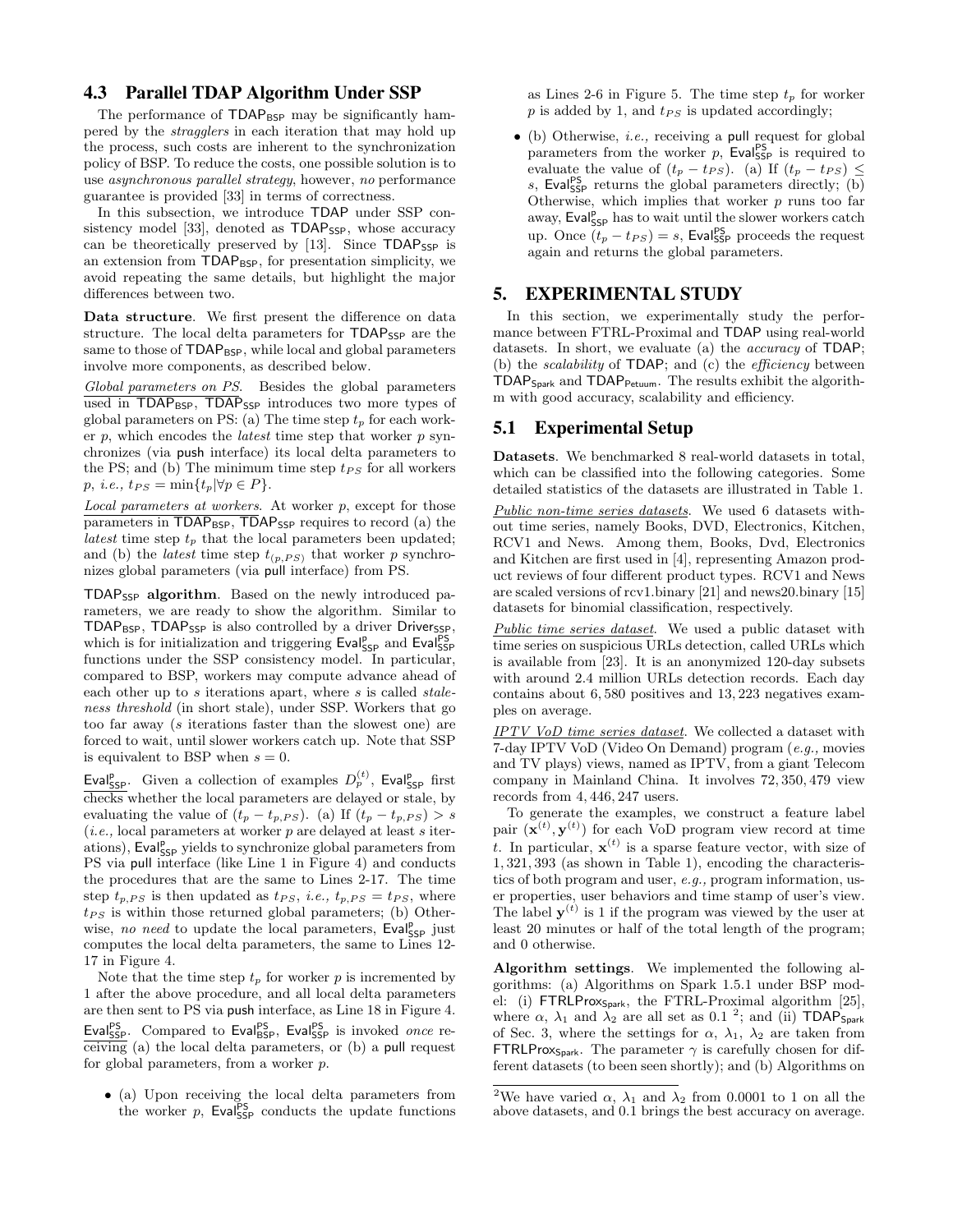| Dataset      | $\#$ of fea- | $\#$ of positive | $#$ of negative |
|--------------|--------------|------------------|-----------------|
|              | tures        | examples         | examples        |
| <b>Books</b> | 332,439      | 2,264            | 2,201           |
| <b>DVD</b>   | 282,899      | 1,807            | 1,779           |
| Electronics  | 235,796      | 2,857            | 2,824           |
| Kitchen      | 205,664      | 2,954            | 2,991           |
| RCV1         | 47,236       | 355,460          | 321,939         |
| <b>News</b>  | 1,355,192    | 9,999            | 9,997           |
| <b>URLs</b>  | 3,231,961    | 786,182          | 1,593,948       |
| <b>IPTV</b>  | 1,321,393    | 32,869,901       | 39,480,578      |

Table 1: Statistics of the datasets

Petuum 1.1 under SSP model<sup>3</sup> (i) FTRLProx<sub>Petuum</sub>; and (ii) TDAP<sub>Petuum</sub>, the *stale* is set to 2 (as recommended in [33]), other parameter settings are the same to those on Spark (BSP).

Evaluation framework. We conducted the evaluation of the algorithms using three different frameworks in terms of different datasets, where the accuracy metrics used include AUC (Area Under the ROC Curve) and AER [23] (Accumulative Error Rate). Details are as below.

Framework for public non-time series datasets. The framework is designed for public non-time series datasets, where the size of mini-batch is set as one, *i.e.*, once coming one example, the framework conducts prediction and trains the model. The metric, AUC, is calculated after all examples have been traversed.

Framework for URLs dataset. We follow the evaluation framework for URLs as [23], where each mini-batch consists of one example, similar to the above framework. However, the AUC for both FTRL-Proximal algorithm and TDAP are very close, which approach to 0.999 (0.999214 for TDAP and 0.999057 for FTRL-Proximal), we thereby use AER instead. The AER is then aggregated and reported in terms of days.

Framework for IPTV dataset. This framework, on the other hand, performs prediction and updates the model on IPTV over each mini-batch formed by time slot with 15 minutes, which follows our business requirements. And still, the AUC is then aggregated and compared in terms of days.

Distributed settings. To evaluate the accuracy of the algorithms, we deployed all algorithms on a mini cluster with  $p = 3$  machines, each of which has 24 cores, 96GB memory and 18TB disk. To further study the scalability, we deployed a cluster with  $p = 10$  machines, where each is with 8 cores, 64GB memory and 500GB disk. Each experiment is repeated 10 times and the average is reported.

#### 5.2 Experimental Results

Parameter Choosing for TDAP. We first study the accuracy of TDAP by varying the parameter  $\gamma$ , in order to choose good  $\gamma$  for each dataset. We fix the parameters  $\alpha$ ,  $\lambda_1$  and  $\lambda_2$  as mentioned above, for fair comparison.

Figure 6 shows the AUC on Kitchen dataset using TDAP<sub>Spark</sub>. The x-axis is  $\gamma$  and y-axis represents the AUC. In particular, by varying  $\gamma$  from 0.1 to 0.000001, the AUC of TDAP becomes stable (approaching 94%) once  $\gamma > 0.0005$ , and similar for TDAP<sub>Petuum</sub>. Hence, we determine  $\gamma = 0.0005$ 

for Kitchen. Note that we conducted the same sets of experiments to determine the value of  $\gamma$  for other datasets (not shown), which are used in later evaluations.



Figure 6: The AUC of TDAP by varying parameter  $\gamma$  on Kitchen dataset using  $\textsf{TDAP}_{\textsf{Spark}}$ ; Similar for  $\textsf{TDAP}_{\textsf{Petuum}}$ .

Accuracy Comparison Between FTRL-Proximal and **TDAP**. After determining  $\gamma$  of TDAP for each dataset, we are ready to compare its accuracy to FTRL-Proximal. As the comparison between FTRLProx<sub>Petuum</sub> and TDAP<sub>Petuum</sub> shows similar results, for space constraints, we only report the results on FTRLProx<sub>Spark</sub> and TDAP<sub>Spark</sub>.

Accuracy on public non-time series datasets. Table 2 reports the AUC comparison between FTRLProx<sub>Spark</sub> and TDAPSpark on public non-time series datasets. We note that TDAPSpark performs nearly the same as FTRLProxSpark on Books, Dvd, Electronics, Kitchen and RCV1. However, for News,  $TDAP_{Spark}$  improves the accuracy by at most 12%. The hypothesis held by FTRL-Proximal is that the effects of all historical models are equivalent. Although this might be suitable for most non-time series datasets, we still believe that, according to "no free lunch" theorem, treating historical models differently can lead to better performance in some datasets, e.g., News in our experiments.

Table 2: The AUC of  $TDAP_{Spark}$  and  $FTRLP_{rox}$  on all public non-time series datasets. The best value for each dataset is in bold.

| Dataset      | <b>FTRLProx</b> Spark | $TDAP_{Spark}$                    |
|--------------|-----------------------|-----------------------------------|
| <b>Books</b> | 0.8944                | 0.8914 ( $\gamma = 0.0005$ )      |
| Dvd          | 0.8838                | $0.8792 (\gamma = 0.0005)$        |
| Electronics  | 0.9278                | $0.9249\ (\gamma = 0.0005)$       |
| Kitchen      | 0.9448                | 0.9440 ( $\gamma = 0.0005$ )      |
| RCV1         | 0.9904                | <b>0.9936</b> ( $\gamma = 0.05$ ) |
| <b>News</b>  | 0.8885                | $\overline{0.9952\;(\gamma=0.1)}$ |

Accuracy on URLs dataset. Figure 7 shows the AER, *i.e.*, the percentage of misclassified examples for all URLs encountered up to date, for TDAP<sub>Spark</sub> and FTRLProx<sub>Spark</sub> on URLs. The x-axis is the number of days and  $y$ axis is the AER. From the figure, we find out that the AER of  $TDAP_{Spark}$  approaches 1.4%, which outperforms FTRLProx $_{Spark}$  (AER with 1.6%) by 12.5% on average. It is worth remarking that the AUC for both algorithms are very close, both approach 0.999, and the value of TDAP<sub>Spark</sub> increases  $0.016\%$  compared to that of FTRLProx $_{Spark}$ . Hence, we only report the AER in this part.

Accuracy on IPTV dataset. Figure 8 shows the AUC on

<sup>3</sup>We use Petuum for the implementation of SSP as it is not known how to realize it under Spark.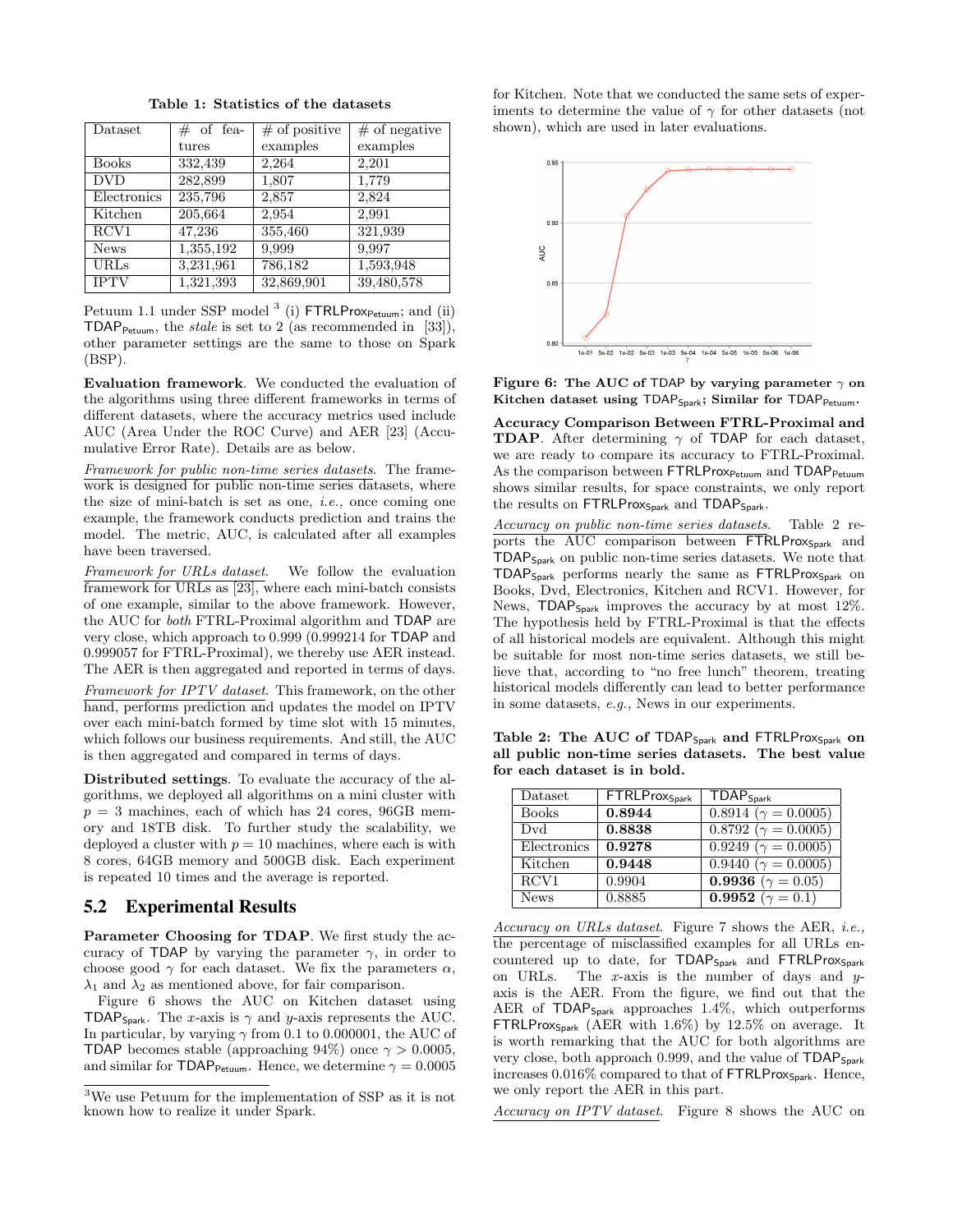

Figure 7: The AER of TDAP<sub>Spark</sub> (with  $\gamma = 0.00001$ ) and FTRLProx<sub>Spark</sub> on URLs dataset.

IPTV time series dataset. Not surprisingly, the results show that  $TDAP_{Spark}$  outperforms  $FTRLProx_{Spark}$  by around 5.6% on average. Such indicates that our strategy to deemphasize the effects of historical models in model training can definitely improve the accuracy, when the data are changing fast as motivated in Figure 1.

In our running production service, when we switched from FTRL-Proximal to TDAP, TDAP significantly increased the degree of user activity, *i.e.*, there were approximately  $5\%$ more users engaged and each user took 10% more time than ever, due to the accuracy improvement compared to the former one. Such accordingly brought more revenue than the existing one (using FTRL-Proximal) for our customers.



Figure 8: The AUC of TDAP<sub>Spark</sub> ( $\gamma = 0.0005$ ) and FTRLProx<sub>Spark</sub> on IPTV dataset.

Scalability of TDAP. As TDAP shows good accuracy, we next verify its scalability. We conducted the experiments on IPTV dataset by varying  $p \in [2, 10]$  using TDAP<sub>Spark</sub> and TDAPPetuum, the results are shown in Figure 9.

As expected, TDAP<sub>Petuum</sub> shows an excellent scalability, which achieves  $4x$  speedup when  $p$  increases from 2 to 10. However,  $TDAP_{Spark}$  can only achieve 3x speedup, no matter how we increase the machines, *i.e.*,  $TDAP_{Petuum}$  enjoys better scalability with more machines than  $TDAP_{Spark}$ . The major reasons are two folds: (a) SSP avoids the "blocking" of stragglers in each BSP round, by setting the staleness (as revealed in [13]); (b) Petuum uses fine-grained caching strategies and distributed shared memory to further reduce the costs of network communication [33], whereas Spark's RDD system performs caching at a coarser granularity [27] and thus requires more communication.



Figure 9: Speed-Up of TDAP<sub>Spark</sub> and TDAP<sub>Petuum</sub>. The higher the slope of curve, the better the scalability. Both of them show good scalability, but  $TDAP_{Petuum}$  is better.

Efficiency Comparison between TDAP<sub>Spark</sub> and TDAPPetuum. We next focus on the efficiency comparison between  $TDAP_{Spark}$  and  $TDAP_{Petuum}$ . Figure 10 shows the training time of both algorithms under the same setting (using  $p = 3$  machines). We highlight that the training time of TDAP<sub>Petuum</sub> is at least  $1/20$  of that of TDAP<sub>Spark</sub>, which is also exhibited in [33] due to the same reasons explained above.

Still in our production service, we observed that Petuum can process approximately one order of magnitude more users than Spark, with the same cluster setup, i.e., the throughput of Petuum was at least 10 times larger than that of Spark. Hence, TDAP on Spark was possible, but the deployment was easier and more efficient using Petuum.



Figure 10: Training time (s) of TDAP<sub>Spark</sub> and TDAP<sub>Petuum</sub>.

Summary. We find the followings: (a) TDAP gives better accuracy than FTRL-Proximal: TDAP improves 5.6% prediction accuracy on average over our datasets; (b) TDAP has good scalability: TDAP<sub>Petuum</sub> (resp. TDAP<sub>Spark</sub>) is 4 (resp. 3) times faster when  $p$  increases from 2 to 10; and  $(c)$ TDAPPetuum outperforms TDAPSpark in terms of efficiency: TDAP $P_{\text{Petuum}}$  runs at least 20 times faster than TDAP $_{\text{Spark}}$ .